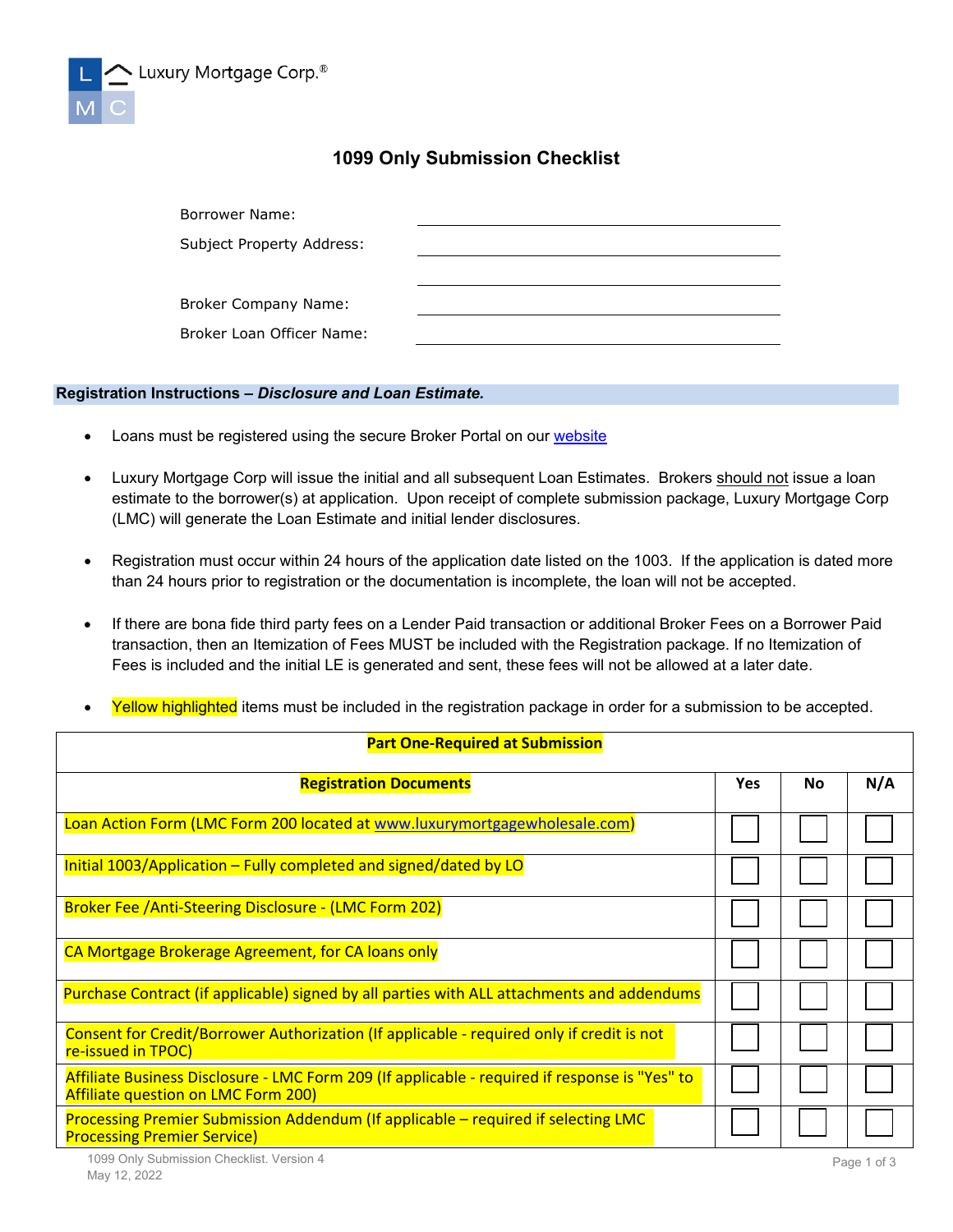$\begin{array}{c}\n\begin{array}{|c|c|}\n\hline\n\end{array} & \begin{array}{|c|}\n\hline\n\end{array} & \text{Luxury Mortgage Corp.}^{\circ}\n\end{array}$  M

| <b>Part Two-Mandatory Income Documents-Provide at Submission</b>                         |            |           |     |
|------------------------------------------------------------------------------------------|------------|-----------|-----|
| <b>Simple Access 1099 Only</b>                                                           | <b>Yes</b> | <b>No</b> | N/A |
| <b>Most Recent One or Two Years of 1099s</b>                                             |            |           |     |
| 1099 Only Income Worksheet                                                               |            |           |     |
| Narrative on Applicant's Line of Work and COVID Impact                                   |            |           |     |
| <b>Evidence of Year to Date Receipt of Income</b>                                        |            |           |     |
| Part Three-Additional Applicable Documentation Required-Send at Processing               |            |           |     |
| <b>Income</b>                                                                            | <b>Yes</b> | No        | N/A |
| Verification of Two-Year History as an Independent Contractor                            |            |           |     |
| Documentation Supporting Expense Ratio (CPA Letter or CPA P&L, if applicable)            |            |           |     |
| <b>Assets</b>                                                                            | Yes        | No        | N/A |
| Most recent two months' asset statements for funds to be utilized for funds to close and |            |           |     |
| post-closing reserves required by guidelines                                             |            |           |     |
| Source any large deposits                                                                |            |           |     |
| CPA Letter if using business funds                                                       |            |           |     |
| Gift letter & Gift Documentation                                                         |            |           |     |
| <b>Credit</b>                                                                            |            |           |     |
| Copy of a current photo ID for all borrowers                                             |            |           |     |
| Green card and/or visa (if applicable)                                                   |            |           |     |
| Most recent 12 consecutive cancelled rent checks (front and back) and copy of lease OR   |            |           |     |
| verification of rent from professional management company. (If the borrower is renting   |            |           |     |
| their current primary residence)                                                         |            |           |     |
| Copies of the most recent mortgage statement, property tax bill, homeowner's insurance,  |            |           |     |
| and/or homeowner's associations dues statement for all properties owned                  |            |           |     |